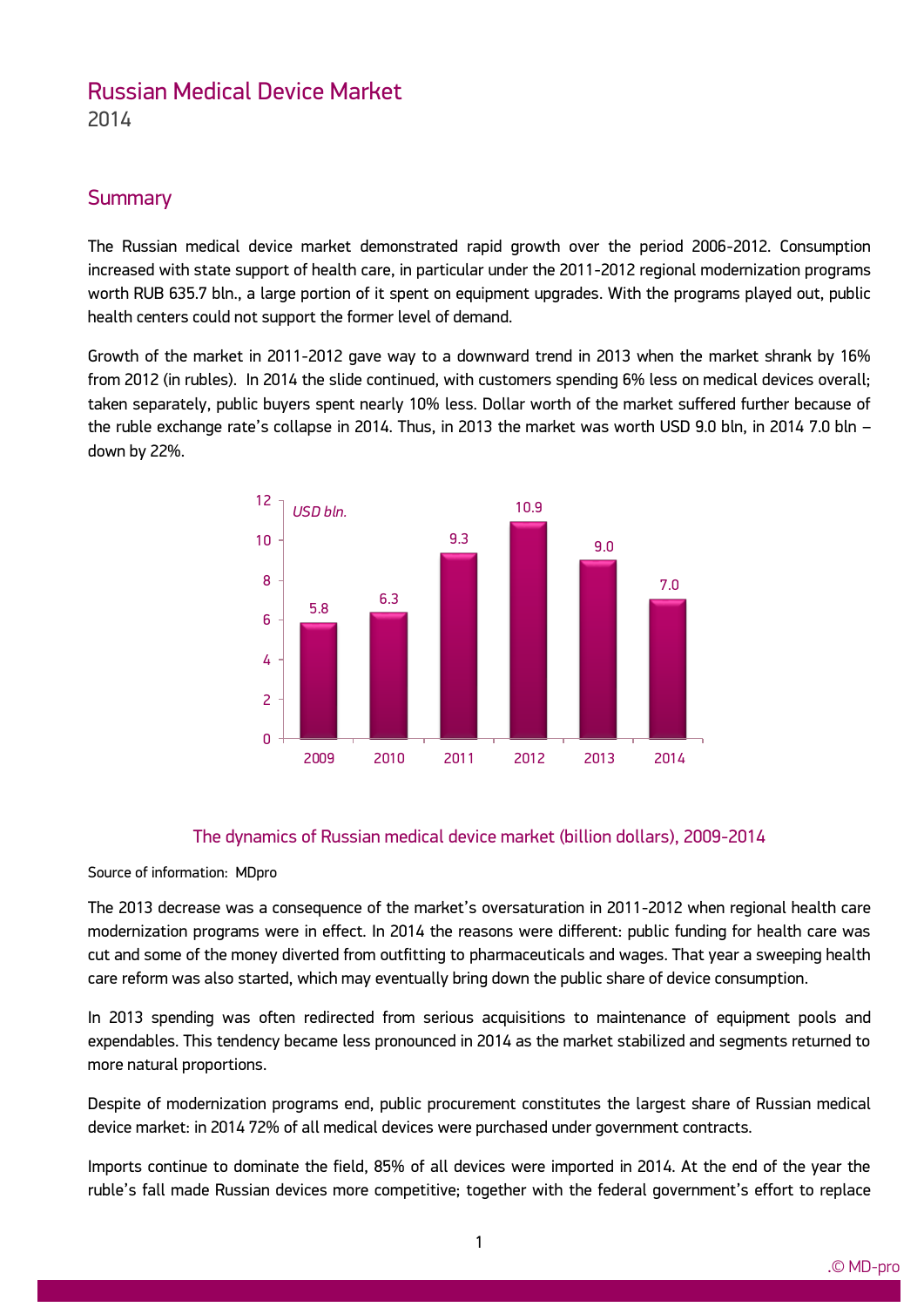foreign products with domestic equivalents, this gives reason to expect somewhat more Russian devices on the market in 2015.

The bulk of money on the Russian market was spent on the same groups of equipment as in earlier years: invitro diagnostic devices (about 19%), devices for diagnostic imaging (12%) and general surgery and endoscopy (11%).

# Report Description

ww.mdecker.com

**Report scope.** The report provides complete information about the Russian medical device market in 2014. It also contains a forecast for the Russian medical device market till 2018.

### **Report includes the following parts:**

**"Methodology"** section includes a list of information sources, which were used while preparing the report. It also contains the structure of data, which served as a basis for the report. Additionally, core procedures of data processing and data analysis are described.

**"Summary"** section is a review of the key findings from the report.

**The first part of the report** *("Russian medical device market in 2009-2014")* encompasses the most important characteristics of the Russian medical device market: its dynamics and structure, key information about public procurement and imports of medical devices. The most important Russian medical device market trends and significant factors, determining its current state, are outlined.

This part also includes a forecast of Russian medical device market development until 2018. Based on the analysis of drivers and barriers for the market growth, two possible scenarios for market development are presented.

Moreover, this section contains a forecast of consumption of the following types of medical devices: medical imaging devices, in-vitro diagnostic devices, cardiovascular surgery and neurosurgery devices, general surgery devices.

**The second part** *("Public procurement of medical devices in 2014")* is dedicated to the results of Russian medical devices public procurement analysis. It includes data on monthly dynamics of medical devices public procurement (incl. segments breakdown) and detailed structure of public procurement. The largest purchasers and of all types of medical devices are named. A list of the largest suppliers of medical devices is provided with information about their public purchasers, regions of supply and the structure of supply (by segments). This part also contains a list of top contractors for the supply of different types of medical devices. Finally, this section includes in-depth analysis of medical devices public procurement in each federal district.

**The third part** *("Imports of medical devices into Russia in 2014")* encompasses data on the structure and dynamics of medical devices imports into Russia in 2014. Data are provided in breakdown by types of medical devices and manufacturing countries. A list of the largest medical devices importers is included. Moreover, it contains information about the structure of certain types of medical devices' imports.

**The fourth part** *("Exports of medical devices from Russia in 2014")* includes data on the structure and dynamics of medical devices exports from Russia in 2014. It also contains information about the volume of exports and the major exporters of Russian medical devices (incl. segments breakdown).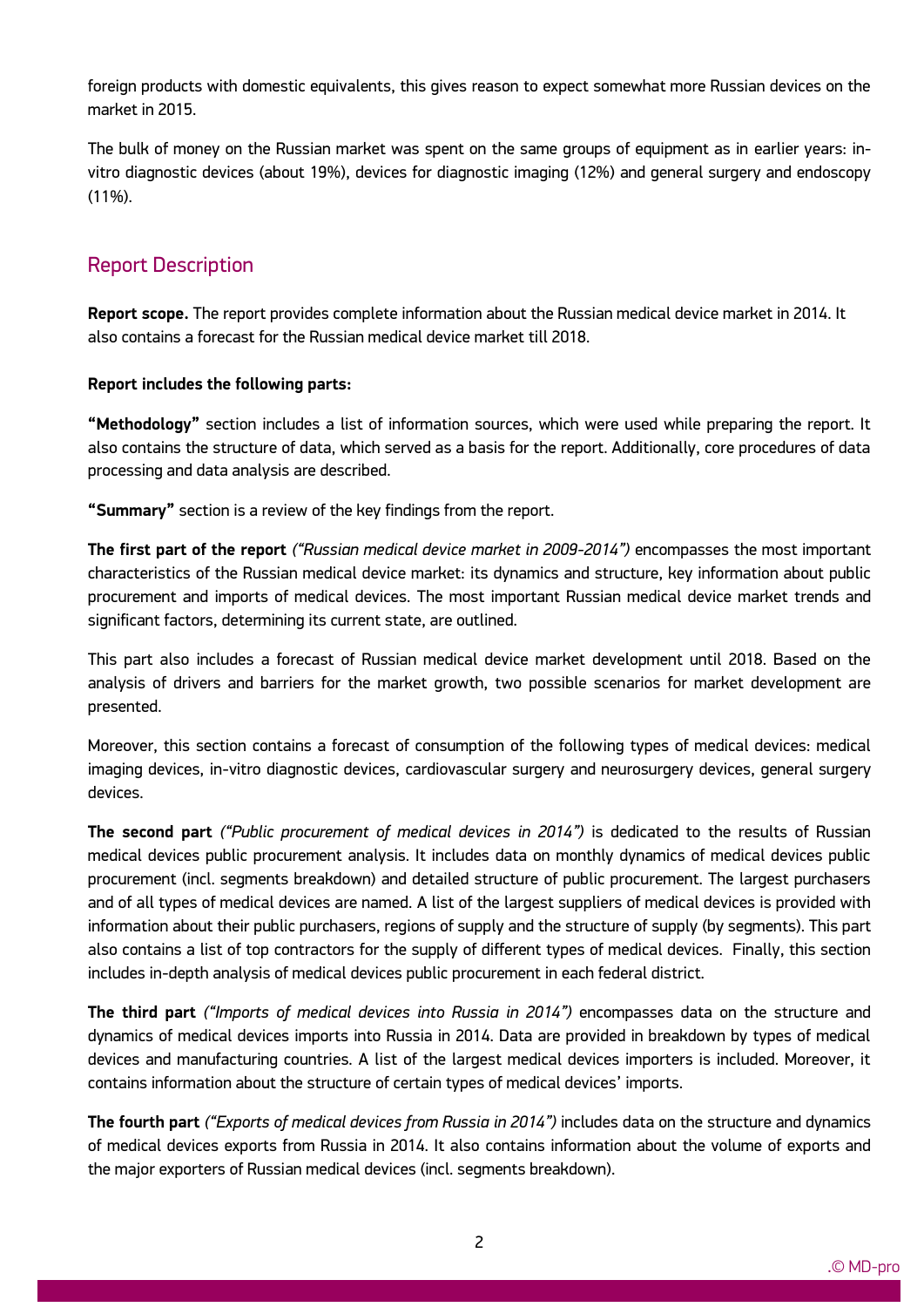**The fifth part** (*"Business environment in Russia*") provides a practical guide to what is necessary for achieving compliance with Russia's regulatory requirements. It also describes Russian policies on health care system and medical device market development.

## Sources of Information

To conduct the research study three types of data were used:

- $\checkmark$  Data on public procurement of medical devices, which are gathered by MDpro specialists from an official public procurement website [\(www.zakupki.gov.ru\)](http://www.zakupki.gov.ru/) on a monthly basis
- $\checkmark$  Data on export-import operations, which are formed by MDpro specialists from customs statistics on a monthly basis
- $\checkmark$  Open information sources:
	- Russian healthcare statistics;
	- Publications of international market research agencies;
	- Companies' reports;
	- News, etc.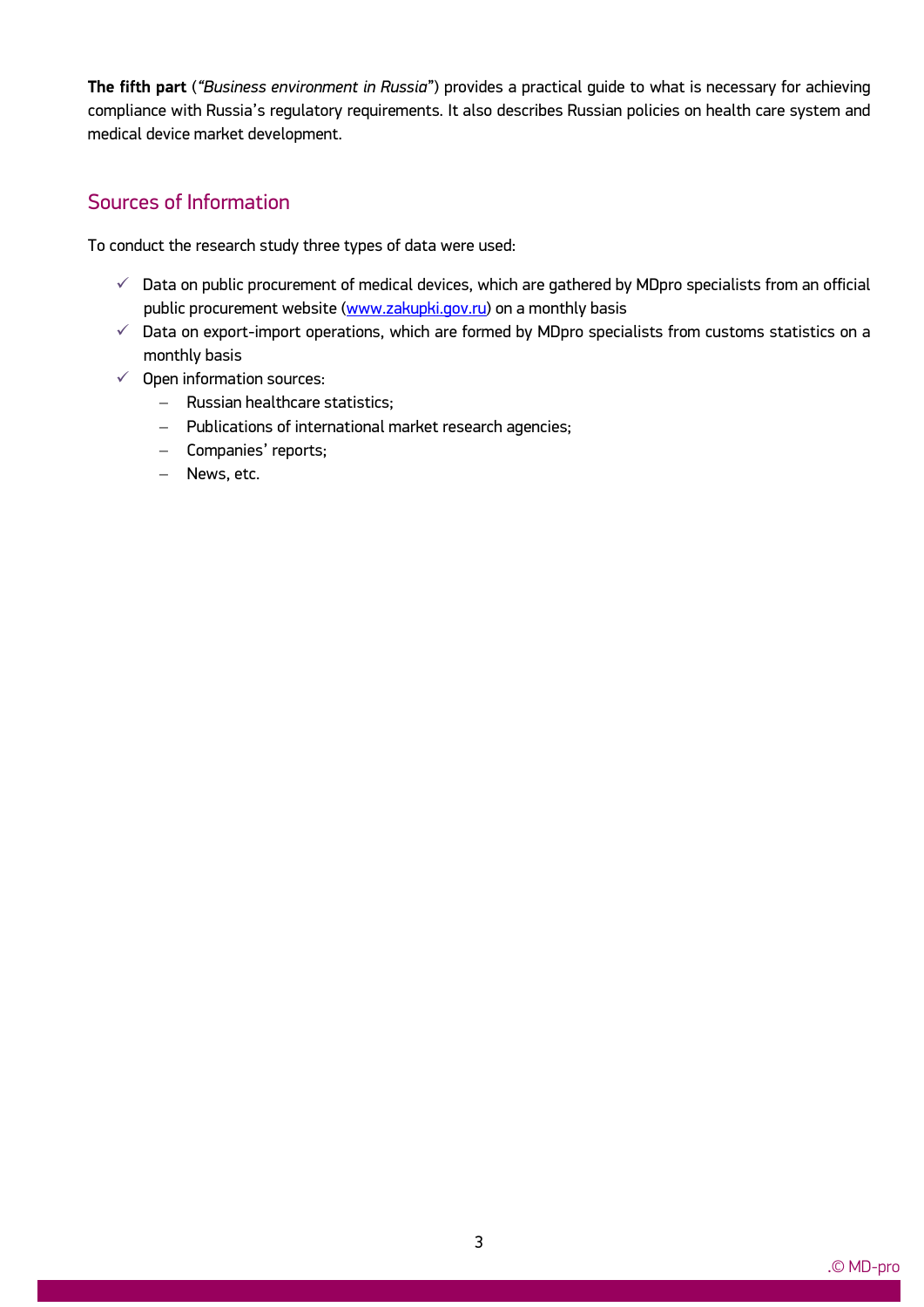## **Contents**

#### STUDY METHODOLOGY

#### **SUMMARY**

#### PART 1. RUSSIAN MARKET OF MEDICAL DEVICES IN 2009-2014

- 1.1 Market dynamics in 2009-2014
- 1.2 Main market indicators in 2014
- 1.3 Russian market forecast for 2015-2018
- 1.4 Consumption forecast by device category for 2015-2018
- PART 2. PUBLIC PROCUREMENT OF MEDICAL DEVICES IN 2014
	- 2.1 The structure of public procurement

### PART 3. IMPORTS OF MEDICAL DEVICES TO RUSSIA IN 2014

- 3.1 The structure of imports of medical devices
- 3.2 Imports of diagnostic imaging devices
- 3.3 Imports of in-vitro diagnostic devices
- 3.4 Imports of general surgery and endoscopic devices
- 3.5 Imports of cardiovascular surgery and neurosurgery devices
- 3.6 Imports of devices for resuscitation, anesthesia and emergency care
- 3.7 Imports of orthopedic devices
- 3.8 Imports of devices for rehabilitation and recovery medicine
- PART 4. EXPORTS OF MEDICAL DEVICES FROM RUSSIA IN 2014
	- 4.1 Dynamics of exports of medical devices
	- 4.2 The structure of exports of medical devices

#### PART 5. BUSINESS ENVIRONMENT IN RUSSIA

- 5.1 The regulation of medical devices in Russia
- 5.2 Russian policies on health care system and medical device market development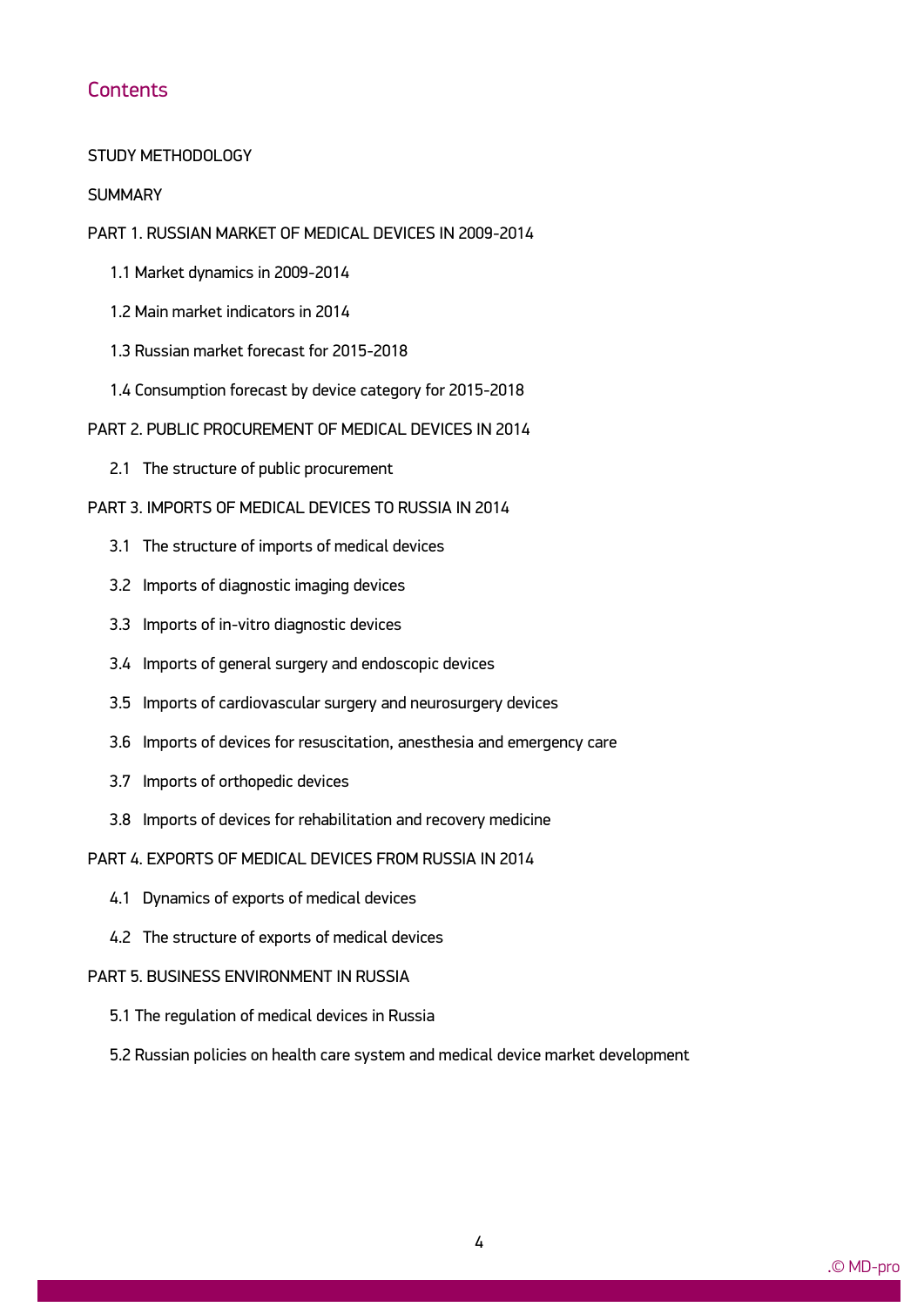## List of Figures

- Figure 1 The Russian market of medical devices in 2009-2014
- Figure 2 The structure of consumption in Russia by device category in 2014
- Figure 3 Dynamics of imports in 2014
- Figure 4 Dynamics of imports, running total in 2013-2014
- Figure 5 Dynamics of public procurement, running total in 2013-2014
- Figure 6 Russian market dynamics in 2015-2018 (a forecast)
- Figure 7 The Russian market of diagnostic imaging devices in 2015-2018
- Figure 8 The Russian market of in-vitro diagnostic devices in 2015-2018
- Figure 9 The Russian market of cardiovascular surgery and neurosurgery devices in 2015-2018
- Figure 10 The Russian market of general surgery devices in 2015-2018
- Figure 11 Dynamics of public contracting in 2013-2014
- Figure 12 The structure of public procurement by device category in 2014
- Figure 13 The structure of public procurement by Federal District in 2014
- Figure 14 Dynamics of imports to Russia in 2013-2014
- Figure 15 Imports of medical devices by device category in 2014
- Figure 16 The structure of imports in 2014
- Figure 17 The structure of imports by country of origin in 2014
- Figure 18 The structure of imports of diagnostic imaging devices in 2014
- Figure19 The structure of imports of in-vitro diagnostic devices in 2014
- Figure 20 The structure of imports of general surgery and endoscopic devices in 2014
- Figure 21 The structure of imports of minimally invasive surgery devices in 2014
- Figure 22 The structure of imports of resuscitation, anesthetic and emergency care devices in 2014
- Figure 23 The structure of imports of orthopedic devices in 2014
- Figure 24 The structure of imports of devices for rehabilitation and recovery medicine in 2014
- Figure 25 Exports of medical devices from Russia in 2014

ww.mdecker.com

Figure 26 – The structure of exports from Russia by device category in 2014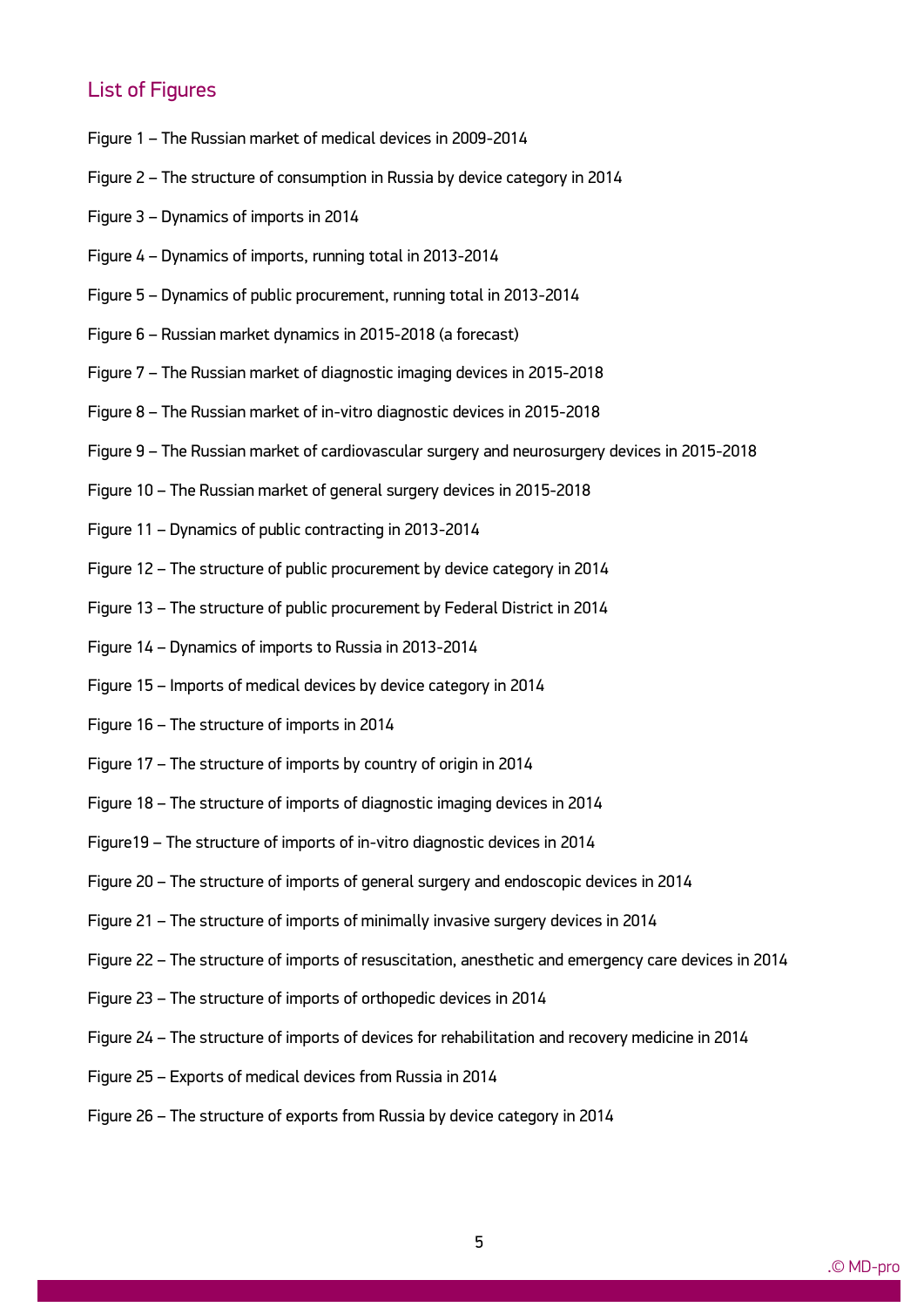## List of Tables

- Table 1 Main indicators of the Russian market of medical devices in 2014
- Table 2 The structure of consumption in the private and public sectors in 2014
- Table 3 Dynamics of public contracting by device category in 2014
- Table 4 The structure of procurement by device category in 2013-2014
- Table 5 Miscellaneous medical devices delivered under public contracts in 2013-2014
- Table 6 The largest public buyers in 2013-2014
- Table 7 Top public buyers of in-vitro diagnostic devices in 2014
- Table 8 Top public buyers of diagnostic imaging devices in 2014
- Table 9 Top public buyers of general surgery and endoscopic devices in 2014
- Table 10 Top public buyers of cardiovascular surgery and neurosurgery devices in 2014
- Table 11 Top public buyers of resuscitation, anesthetic and emergency care devices in 2014
- Table 12 Top public buyers of devices for rehabilitation and recovery medicine in 2014
- Table 13 Top public buyers of orthopedic devices in 2014
- Table 14 Top public buyers of dental devices in 2014
- Table 15 Top public buyers of devices for nuclear medicine and radiation therapy in 2014
- Table 16 Top public buyers of ophthalmic devices in 2014
- Table 17 Top public buyers of functional diagnostic devices in 2014
- Table 18 Leading suppliers of medical devices in 2013-2014
- Table 19 Devices supplied by DELRUS by device category in 2014
- Table 20 Devices supplied by Klatona by device category in 2014
- Table 21 Devices supplied by Intermedservice in 2014
- Table 22 Devices supplied by Deost by device category in 2014
- Table 23 Devices supplied by UNIX by device category in 2014
- Table 24 Devices supplied by CJSC PHARMADIS by device category in 2014
- Table 25 Devices supplied by CJSC GLN-Invest in 2014
- Table 26 Devices supplied by LLC Labtronika in 2014
- Table 27 Devices supplied by Paritet in 2014

- Table 28 Devices supplied by LLC Sovremenniye Meditsinskiye Tekhnologiyi in 2014
- Table 29 Devices supplied by DELRUS by region in 2014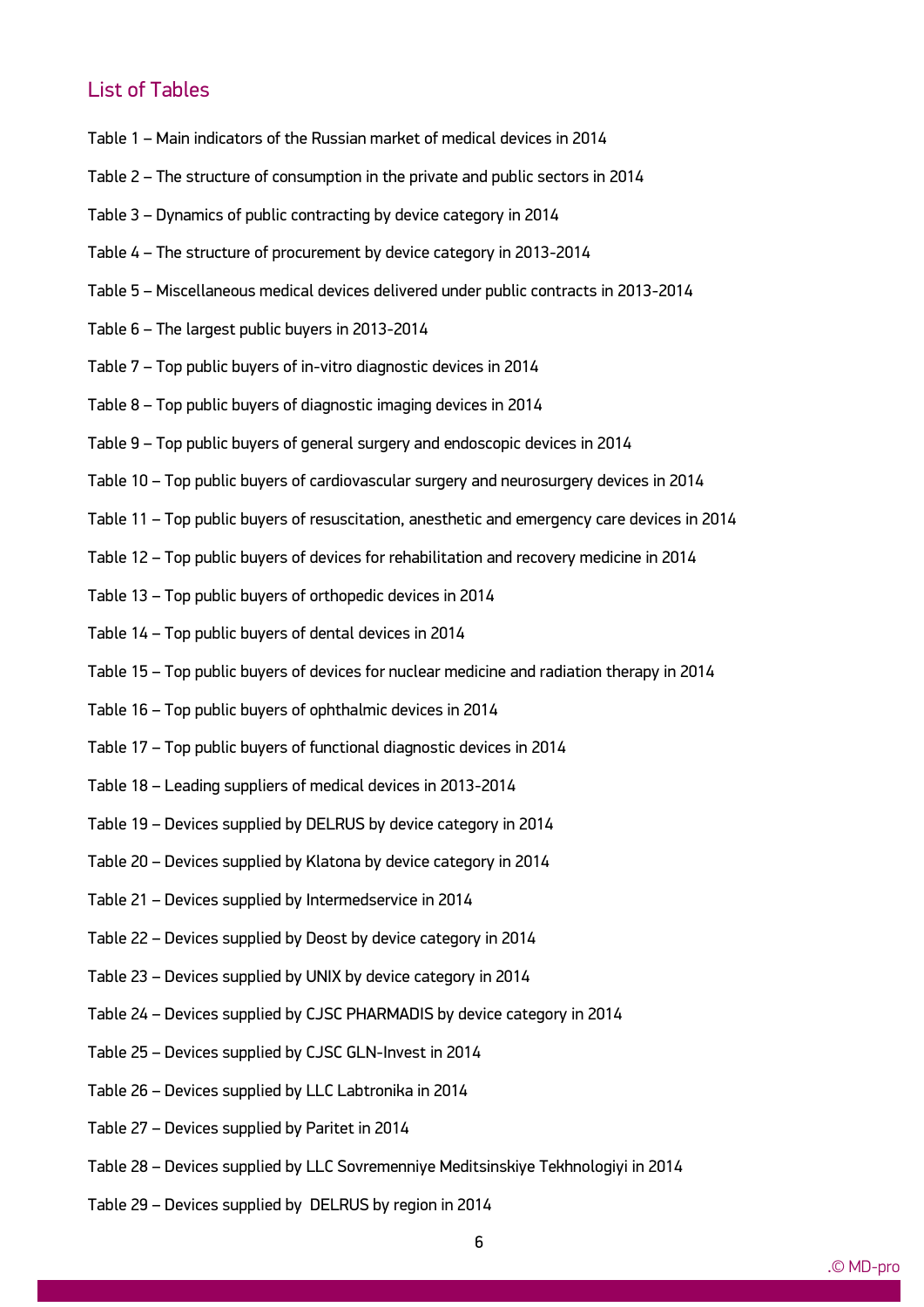- Table 30 Devices supplied by Klatona under public contracts by region in 2014
- Table 31 Devices supplied by Intermedservice under public contracts by region in 2014
- Table 32 Devices supplied by Deost under public contracts by region in 2014
- Table 33 Devices supplied by UNIX under public contracts by region in 2014
- Table 34 Devices supplied by CJSC PHARMADISunder public contracts by region in 2014
- Table 35 Devices supplied by CJSC GLN-Invest under public contracts by region in 2014
- Table 36 Devices supplied by LLC Labtronika under public contracts by region in 2014
- Table 37 Devices supplied by Paritet under public contracts by region in 2014

Table 38 – Devices supplied by LLC Sovremenniye Meditsinskiye Tekhnologiyi under public contracts by region in 2014

- Table 39 Key public clients of Research Center for DELRUS in 2014
- Table 40 Key public clients of Research Center for Klatona in 2014
- Table 41 Key public clients of Research Center for Intermedservice in 2014
- Table 42 Key public clients of Deost in 2014
- Table 43 Key public clients of Research Center for UNIX in 2014
- Table 44 Key public clients of CJSC PHARMADIS in 2014
- Table 45 Key public clients of CJSC GLN-Invest in 2014
- Table 46 Key public clients of LLC Labtronika in 2014
- Table 47 Key public clients of Research Center for Paritet in 2014
- Table 48 Key public clients of LLC Sovremenniye Meditsinskiye Tekhnologiyi in 2014
- Table 49 The largest public-contracted suppliers for in-vitro diagnostic devices in 2014
- Table 50 The largest public-contracted suppliers for Diagnostic imaging devices in 2014
- Table 51 The largest public-contracted suppliers for general surgery and endoscopic devices in 2014
- Table 52 The largest public-contracted suppliers for cardiovascular surgery and neurosurgery devices in 2014
- Table 53 The largest public-contracted suppliers for resuscitation, anesthetic and emergency care devices in 2014
- Table 54 The largest public-contracted suppliers for rehabilitation and recovery medicine in 2014
- Table 55 The largest public-contracted suppliers for orthopedic devices in 2014
- Table 56 The largest public-contracted suppliers for devices for nuclear medicine and radiation therapy in 2014
- Table 57 The largest public-contracted suppliers for dental devices in 2014

- Table 58 The structure of public procurement for in-vitro diagnostic devices in 2014
	- 7